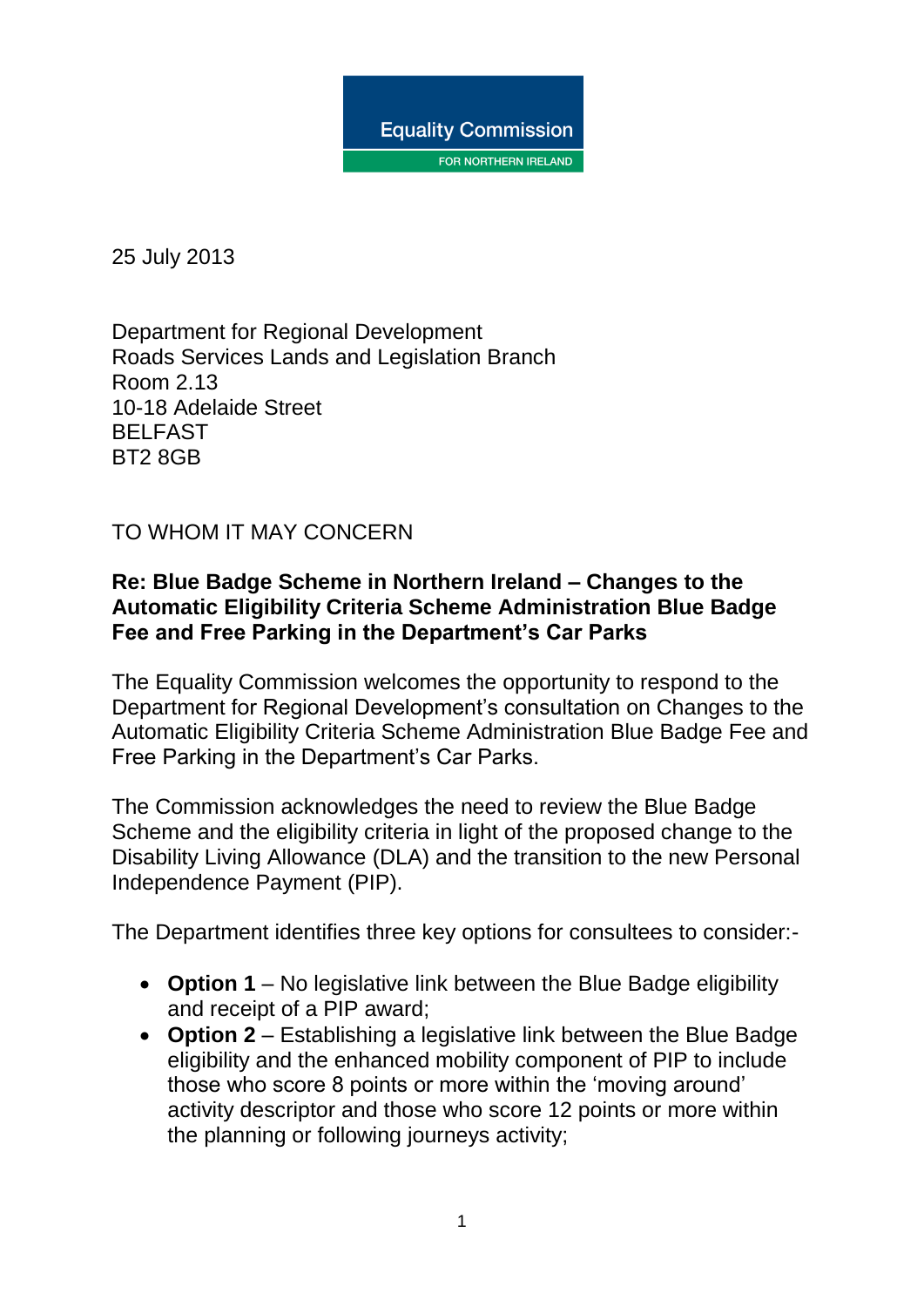**Option 3** – Establishing a legislative link between Blue Badge eligibility and receipt of a PIP award to include only those who score 8 points or more within the moving around activity descriptor within PIP

#### **Summary Overarching Comment**

The Commission supports the Department's plans to extend the eligibility criteria for the Blue Badge to include children between the ages of 2 and 3 with specific medical conditions and the Department's consideration of removing or reducing car parking charges for Blue Badge holders who may wish to avail of Roads Service car parks.

The Commission prefers Option 2 as it is likely to have the effect of including a wider range of applicants eligible for automatic entitlement to the Blue Badge. This would enable greater numbers of disabled people to benefit from the Scheme without having unnecessary additional medical assessments and give better recognition to the diverse issues facing disabled people in relation to daily activities and mobility issues.

The Commission believes that the legislative link between the Blue Badge automatic entitlement criteria associated with the current DLA should be retained following the introduction of the new Personal Independence Payment.

We are of the view that the Option 1, removing the legislative link between the Blue Badge and the automatic entitlement criteria associated with DLA, would be likely to have the effect of forcing applicants to undergo medical assessments and delay entitlement to the benefits of the Blue Badge Scheme. Adoption of this option would likely have an adverse impact on existing members and new applicants who qualify for automatic entitlement to the Blue Badge under the existing arrangements. Finally, beyond the adverse effect on equality this option we agree that it would also create an additional and unnecessary cost to the public purse and be unlikely to yield any savings or create further investment opportunities to enhance the Blue Badge Scheme.

The third option is also limited and likely to have adverse consequences for those who have a cognitive or learning impairment and need assistance in moving around. This option, which is described as similar but not identical to the current eligibility criteria, would restrict automatic eligibility to the Blue Badge Scheme to those applicants who are unable to walk or have very considerable walking difficulties. It would be likely to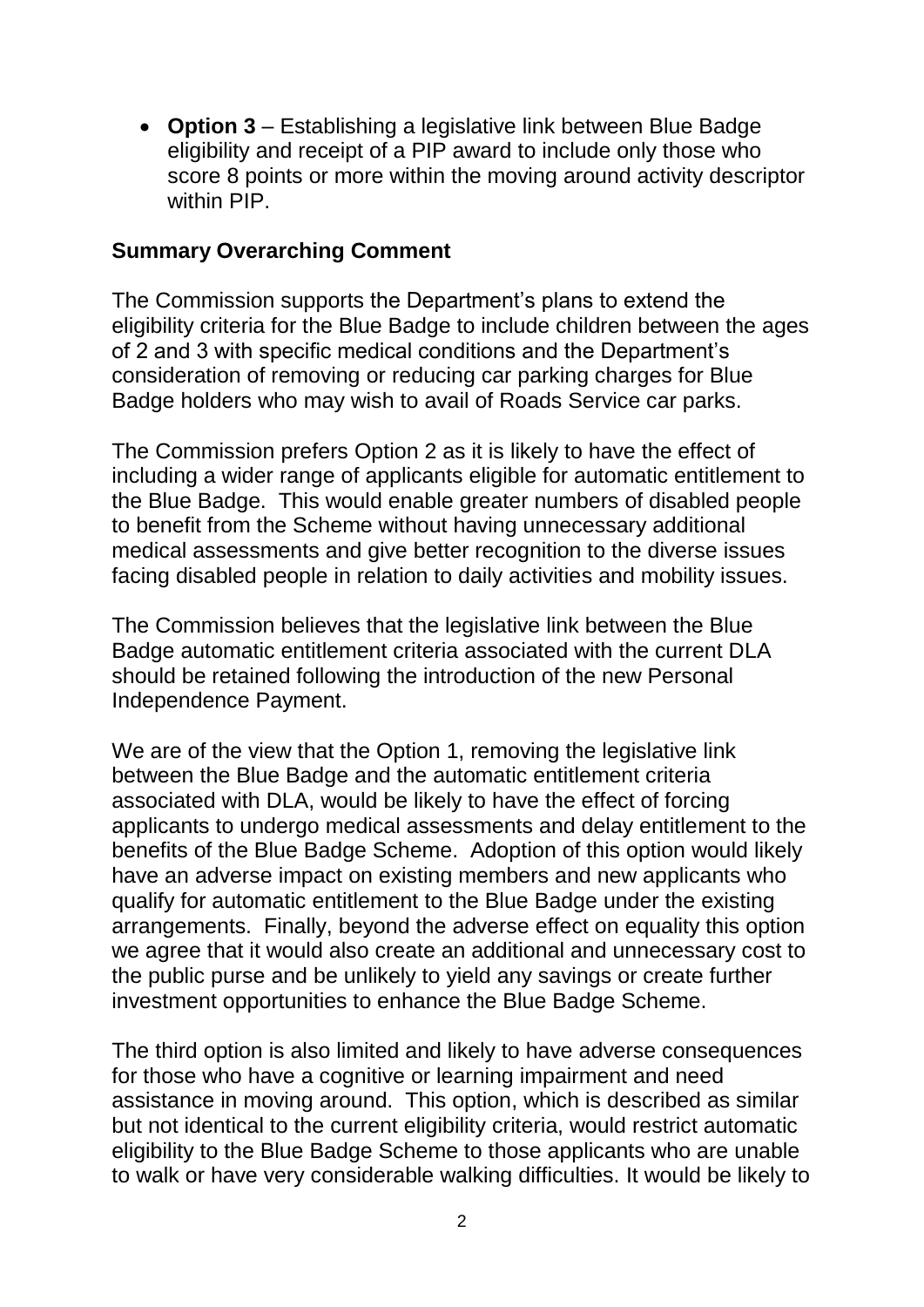exclude many disabled applicants who have difficulty moving around due to their impairment but have no physical mobility issues e.g. those with severe learning disabilities, cognitive impairments that may arise from multiple sclerosis, dementia and other neurological conditions.

### **Specific Comments**

### **The Commission's Preferred Option**

The Commission's preferred approach to amending the Blue Badge Scheme is Option 2. This option not only retains the existing link between the current Disability Living Allowance (DLA) high rate mobility component and automatic eligibility to the Blue Badge Scheme, but extends it to include other applicants who would have received the high rate care component of the Disability Living Allowance as, although they have no visible mobility issues, they are unable to plan or make a journey without assistance.

Applicants with cognitive impairments, such as those referenced above, will be able to access a wider range of goods, facilities and services without the stress and anxiety associated with walking medium and long distances.

We accept that under the existing Blue Badge Scheme, applicants with sensory, learning and cognitive impairments would probably have been eligible for a Blue Badge Scheme, subject to the requirement for further medical evidence to support their case for entitlement. We have also been advised by a range of stakeholders that some General Practitioners charge a fee to provide medical reports and the cost of this is often borne by the applicant. Furthermore, by offering those applicants described above automatic entitlement to the Blue Badge would reduce the need for unnecessary additional medical assessments.

Option 2, if introduced, would remove such additional hurdles, and make it much easier for a greater number of applicants with a wide range of disabilities beyond physical mobility issues to access the Blue Badge Scheme.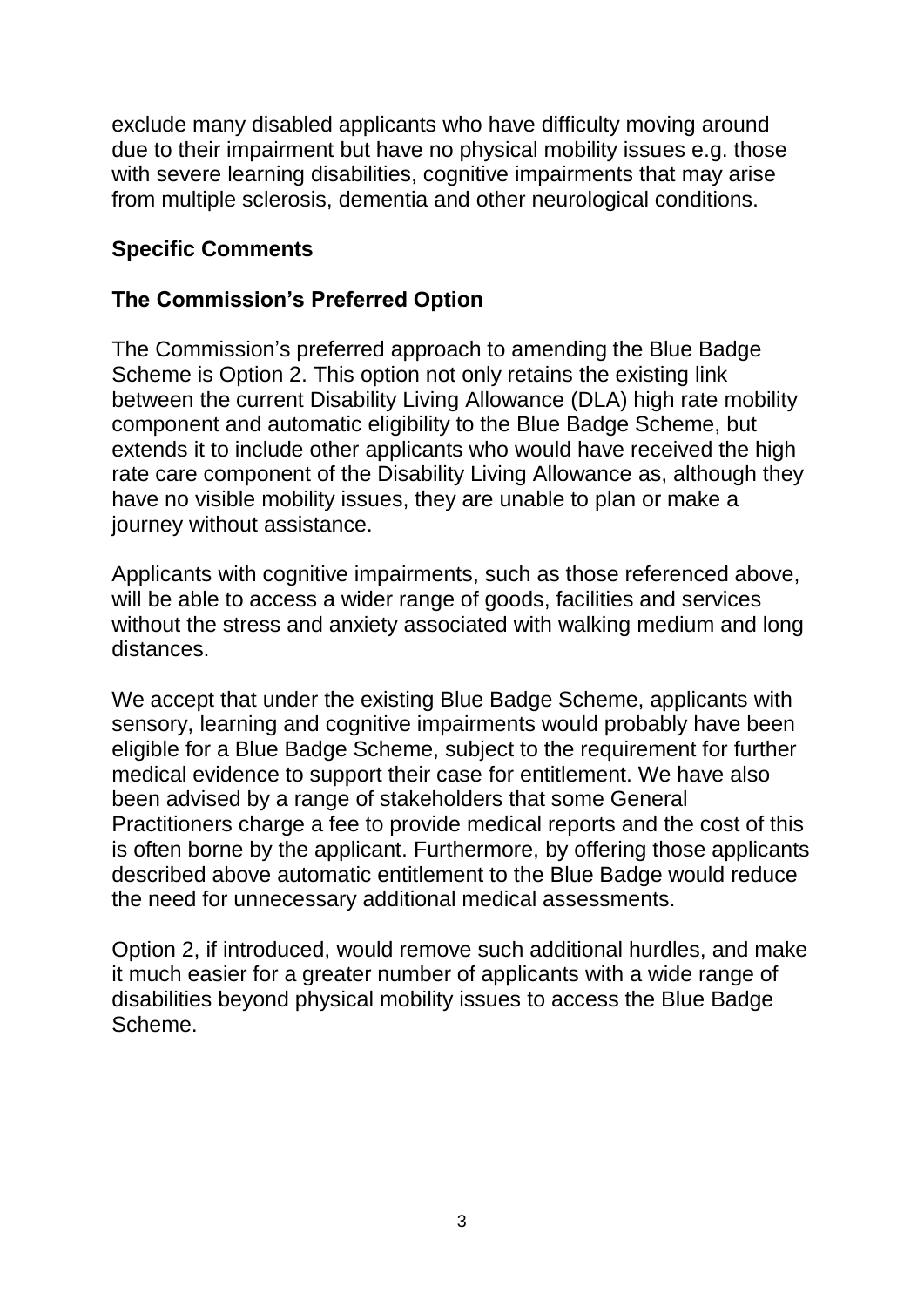# **UN Convention on the Rights of Persons with Disabilities (CPRD)**

Option 2 also improves correspondence with state obligations under the UN Convention on the Rights of Persons with Disabilities (CPRD) to recognise the diversity of people with disabilities<sup>1</sup>, to assure the right of disabled people to live independently (Article 19) and to have an adequate standard of living and social protection (Article 28).

It also better takes into account the importance of accessibility to the physical, social, cultural and economic environment<sup>2</sup>. Furthermore, the inclusion of applicants with cognitive impairments and/or severe learning disabilities within the automatic entitlement criteria for the Blue Badge is likely to further promote and protect the human rights of those applicants who require more intensive support $3$ .

We recognise that if the Department were to adopt this option, a consequence could be to potentially increase demand for accessible on street parking bays and off street accessible parking provision within both private and public sector car parking. However, greater numbers of disabled people, on a pan disability basis, would benefit from the Scheme.

## **Option 1**

The Commission considers that Option 1, to remove the legislative link to the automatic eligibility criteria for those in receipt of PIP, would place additional administrative costs upon the state and place unnecessary stress on applicants to the Scheme. We agree with the observations in the consultation paper, highlighted in paragraph 3.6, that this option would mean that many disabled people would have to undergo additional medical assessments to qualify for entitlement to the Blue Badge, resulting in increased staffing costs to process applications as well as an increase in the total sum of Doctors' fees.

# **Option 3**

The Commission does not favour Option 3, on the grounds that the automatic eligibility criteria would only apply to those applicants with visible physical mobility issues. The Department acknowledges that this

**<sup>.</sup>**  $<sup>1</sup>$  UN Convention on the Rights of Persons with Disabilities, Preamble, clause (i). Available at:</sup> <http://www.equalityni.org/archive/pdf/UNCRPDOptionalProtocol.pdf>

 $^2$  Ibid, clause (v).<br> $^3$  Ibid, clause (j).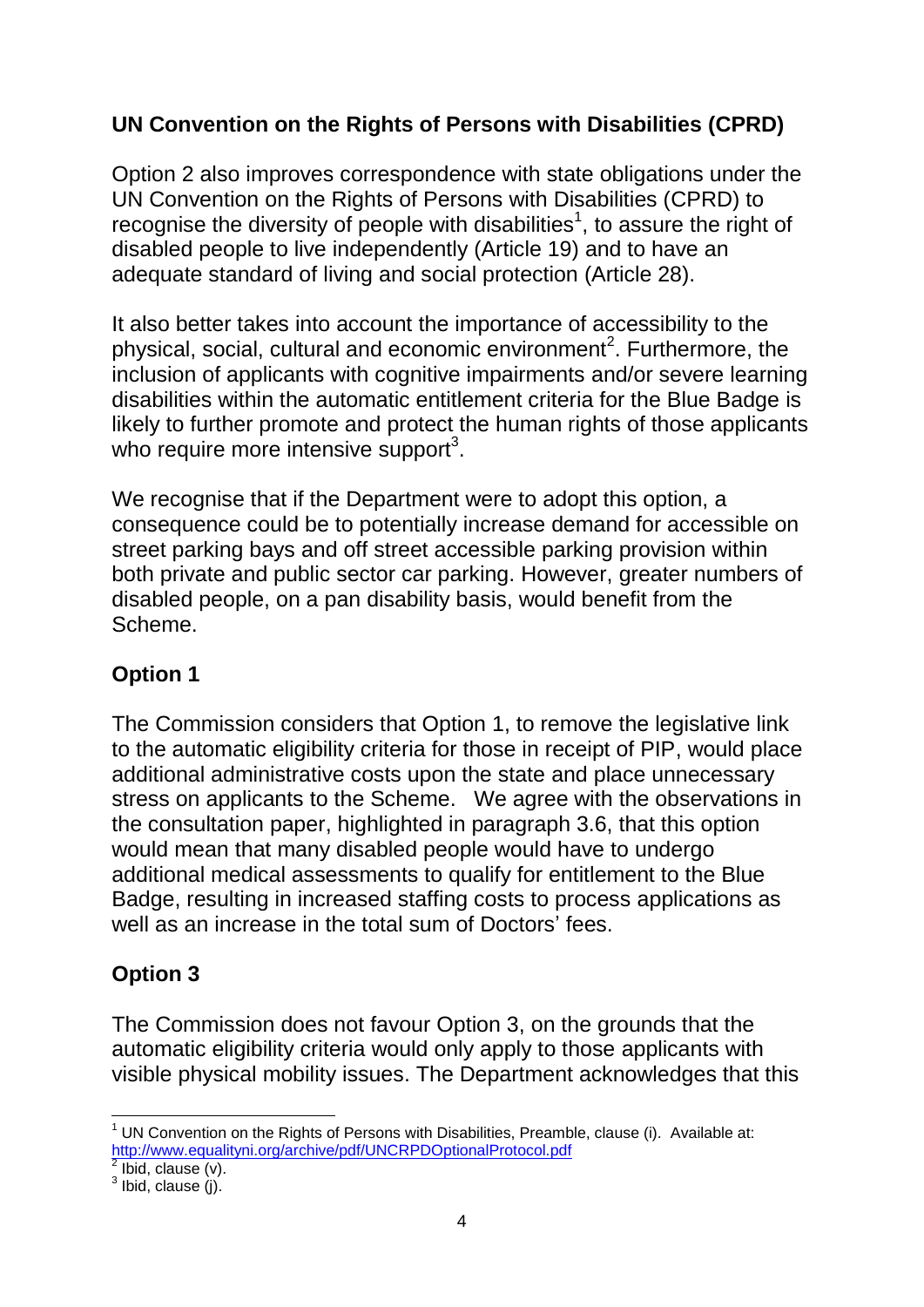option is likely to exclude those disabled people who have no mobility issues but nonetheless have difficulty 'moving around' without assistance or support as a result of their impairment e.g. those with learning disabilities, those with dementia etc.

We consider that people with learning disabilities and behavioural difficulties and those with neurological conditions which affect the cognitive abilities to both plan and undertake a journey should be considered for automatic entitlement to the Blue Badge.

### **Cost Benefit Analysis – Incremental increase in Blue Badge Fees**

The Commission notes that the Department is proposing an increase in the fees associated with the administration and maintenance of the Blue Badge Scheme.

We would ask the Department to take into account its obligations under the CPRD, and, in particular, Article 28, the right of disabled people to adequate standard of living and social protection.

Any increase in fees should be considered alongside the potential impact of welfare reform measures which are likely to result in reduced financial support for disabled people. For example, with respect to the measures associated with the transition from DLA and the introduction of PIP, it is estimated that 25% of those Disability Living Allowance recipients who will be reassessed before October 2015 will not be eligible for Personal Independence Payment and will receive no award whilst 32% will have their award decreased $4$ . No analysis to assess the potential outcomes for DLA recipients who will be reassessed after October 2015 has yet been made available.

We also note the Department of Social Development's recent acknowledgement that older people and disabled people are most at risk of experiencing poverty and economic hardship<sup>5</sup>.

Whilst bearing in mind the concerns highlighted above, we consider that any increase in fees for the Blue Badge would be an opportunity for the Department to utilise the additional income to invest in the development

 $\overline{\phantom{a}}$ <sup>4</sup> Department for Social Development (April 2013): *Section 75 Update Welfare Reform Briefing*, paragraph 3, page 55. Available at:

[http://www.dsdni.gov.uk/index/publications/other\\_reports/equality.htm](http://www.dsdni.gov.uk/index/publications/other_reports/equality.htm) 5 Equality Commission for Northern Ireland, (February 2013): *Maximising Incomes and Outcomes – A Plan for Improving the Uptake of Benefits consultation response letter*. Available at: [http://www.equalityni.org/archive/word/ECNIresponsetoDSDconsultationonMaximisingIncomesandOut](http://www.equalityni.org/archive/word/ECNIresponsetoDSDconsultationonMaximisingIncomesandOutcomesFinal250212.docx) [comesFinal250212.docx](http://www.equalityni.org/archive/word/ECNIresponsetoDSDconsultationonMaximisingIncomesandOutcomesFinal250212.docx)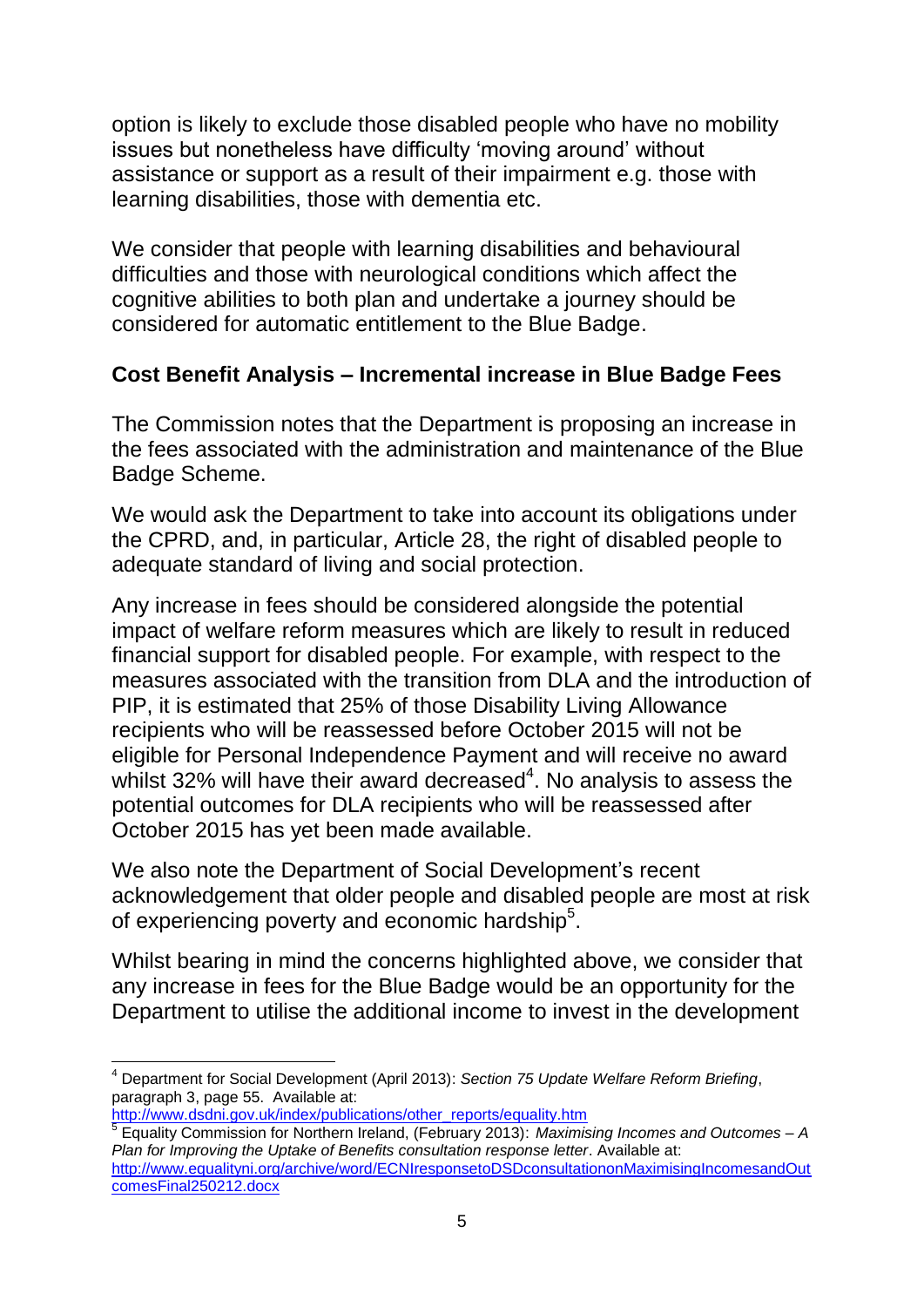of the Scheme e.g. increased enforcement and increased provision of accessible parking bays, both on-street and in Road Service car parks.

However, the Commission considers that Blue Badge holders should not be effectively double charged by being asked to pay increased membership fees as well as being required to pay for use of Road Service Car Parks. Although we acknowledge that the introduction of free but time limited off-street parking for Blue Badge holders would go some way to meeting the demands for free parking and at the same time ensure a turnover of bays throughout an average day, we also recognise that many disabled people feel safer using off-street car parking.

Any increase in Blue Badge fees should take into account ability to pay and provide a range of measures to ease the potential adverse effects on individual members of the Scheme e.g. permitting payment by installment.

# **Application Process**

**.** 

The Commission would encourage the Department to ensure that there are a range of means of application available for those who wish to apply for a Blue Badge.

We are concerned that the application process for the Blue Badge should not be confined to telephone or online routes. A 2011 survey on Internet usage by the Office for National Statistics revealed that, in Northern Ireland, people with a disability (46.3%) were much less likely than non-disabled people (77.4%) to have ever used the internet. The figures also reveal that Internet usage amongst disabled people here is less than the UK average for people with disability  $(63.8\%)^6$ .

Furthermore, feedback from organisations such as Disability Action, through the 'Age No Barrier' project, suggests that many older people do not like to discuss their personal business over the phone and further that many older people do not have access to online services<sup>7</sup>. We recommend that hard copy applications are provided as an additional option.

In addition, we suggest that consideration is given to further investment to ensure that community groups and advice agencies are able to

<sup>&</sup>lt;sup>6</sup> Office for National Statistics (2011): *Internet Access Quarterly Update 2011*, Q1. The disaggregated figures for disabled people in Northern Ireland contained in the raw data for this survey were unpublished and were obtained by Disability Action from the ONS in May 2011.

<sup>7</sup> Disability Action (forthcoming): *Age No Barrier.* Available at[: www.disabilityaction.org/agenobarrier](http://www.disabilityaction.org/agenobarrier)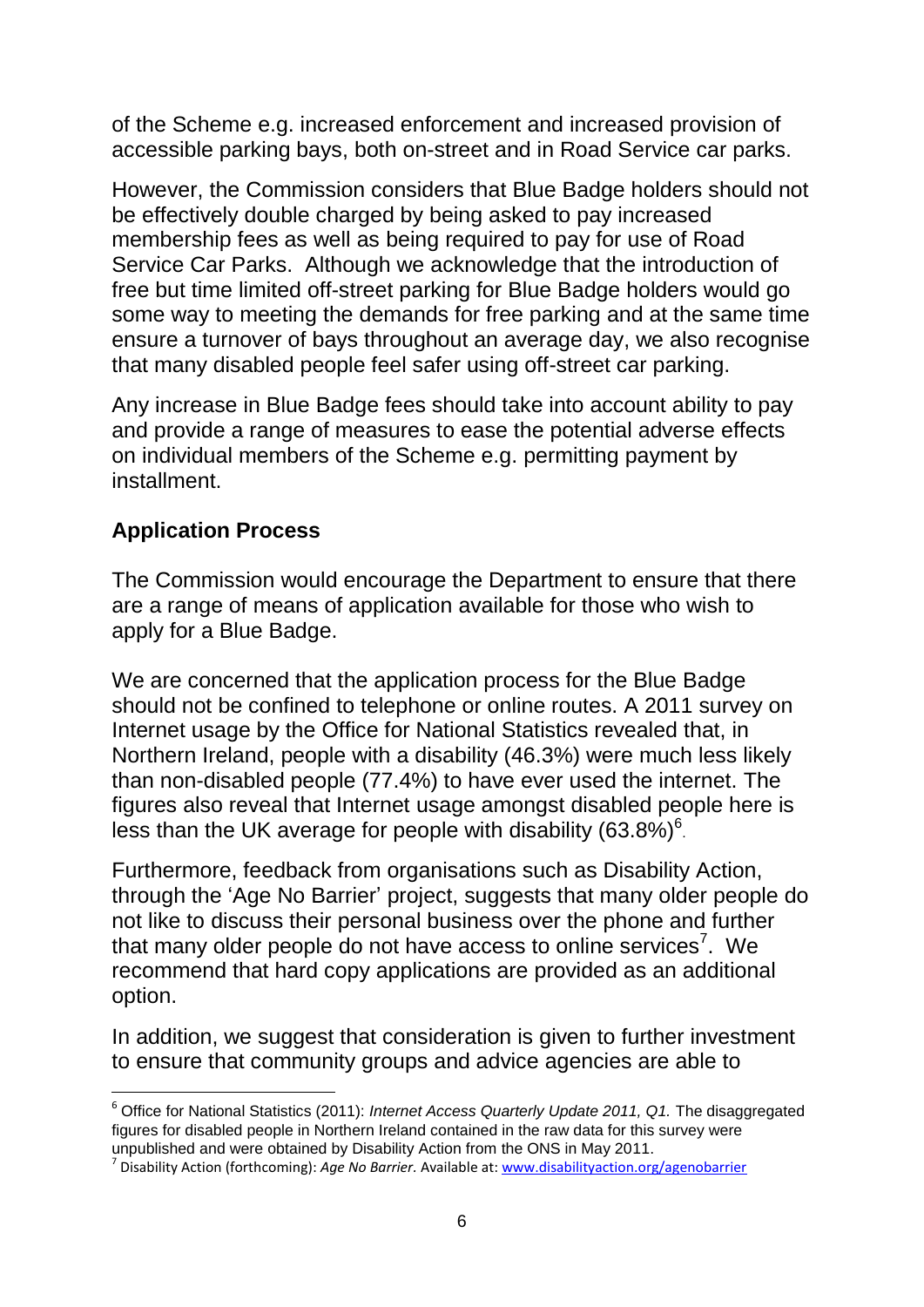provide effective support to potential applicants who may wish to apply for a Blue Badge.

## **Section 75 Obligations**

### **Comments on screening process**

The Commission notes that the Department sets out a number of policy options in the consultation document and it is unclear what is being screened. The Department should note that the comments in this section are based upon Section 75 and the Department's equality scheme commitments only and are not a comment on the policy proposals themselves.

In addition, the Commission is unclear of the status of the screening form. On page 2 of the screening cover sheet it states that the policy has been screened out with mitigation or an alternative policy adopted. However, Part 3 of the screening form – Screening Decision (page 29) states that: '*this screening form will be revisited and reviewed before a final decision is made'.*

It would appear from the above that it is Department's intention to continue to screen at various stages during implementation as per the commitment in paragraph 4.5 of its Equality Scheme: '….*For more detailed strategies or policies that are to be put in place through a series of stages, we will screen at various stages during implementation'*.

The Commission would advise that the form should be clear on its screening decision.

## **Screening Decision**

The Commission advises that undertaking an EQIA may be the most appropriate screening decision, in line with scheme commitments. This is for a number of reasons as set out below.

Firstly, the impact of the policy (positive or negative depending on which options are chosen) will significantly affect one of the Section 75 groups, (i.e. disabled people). The policy clearly has the potential to either adversely impact on disabled people or to promote greater equality of opportunity for disabled people.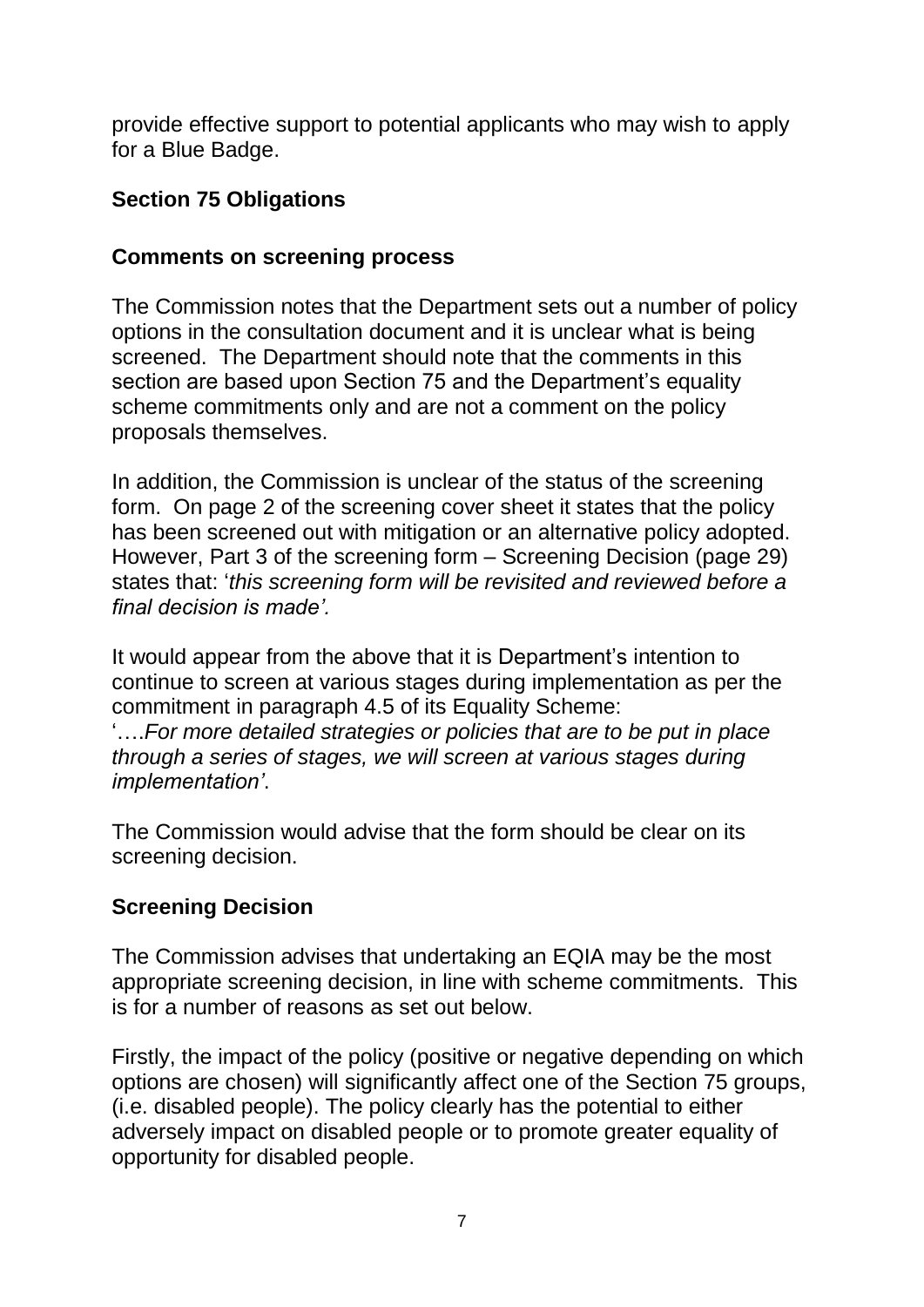Secondly, there are several policy issues under consideration which increases the complexity of the policy e.g. link between PIP payments and blue badge eligibility, DRD car park charges, changes to application process, increase in the fee for a blue badge etc.

On page 64 of the Commission's Section.75 guide ${}^{8}$ , the Commission recommends that public authorities should conclude there is a 'major' impact, where:

*a) The policy is significant in terms of its strategic importance;*

*b) Potential equality impacts are unknown, because, for example, there is insufficient data upon which to make an assessment or because they are complex, and it would be appropriate to conduct an equality impact assessment in order to better assess them;*

*c) Potential equality and/or good relations impacts are likely to be adverse or are likely to be experienced disproportionately by groups of people including those who are marginalised or disadvantaged;*

*d) Further assessment offers a valuable way to examine the evidence and develop recommendations in respect of a policy about which there are concerns amongst affected individuals and representative groups, for example in respect of multiple identities;*

#### **Screening questions – assessment**

On the screening form, in answer to the 4 screening questions the level of impact has been assessed as '*none*', '*positive*' or '*negative*' as opposed to '*major*', '*minor*' or '*none*' as per the commitments in Chapter 4 of DRD's equality scheme. It is unclear therefore how the Department has assessed whether an EQIA is necessary as the extent /level of the impact appears not to have been assessed.

The Commission recommends that the Department complies with its own scheme by assessing potential impacts as 'major', 'minor' or none. Where the n assessment identifies a 'major potential' impact (positive or adverse), this should normally leads to a screening decision to

 $\overline{\phantom{a}}$ 8 Equality Commission (2010): *Section 75 of the Northern Ireland Act 1998 – A Guide for Public Authorities.* Available at:

<http://www.equalityni.org/archive/pdf/S75GuideforPublicAuthoritiesApril2010.pdf>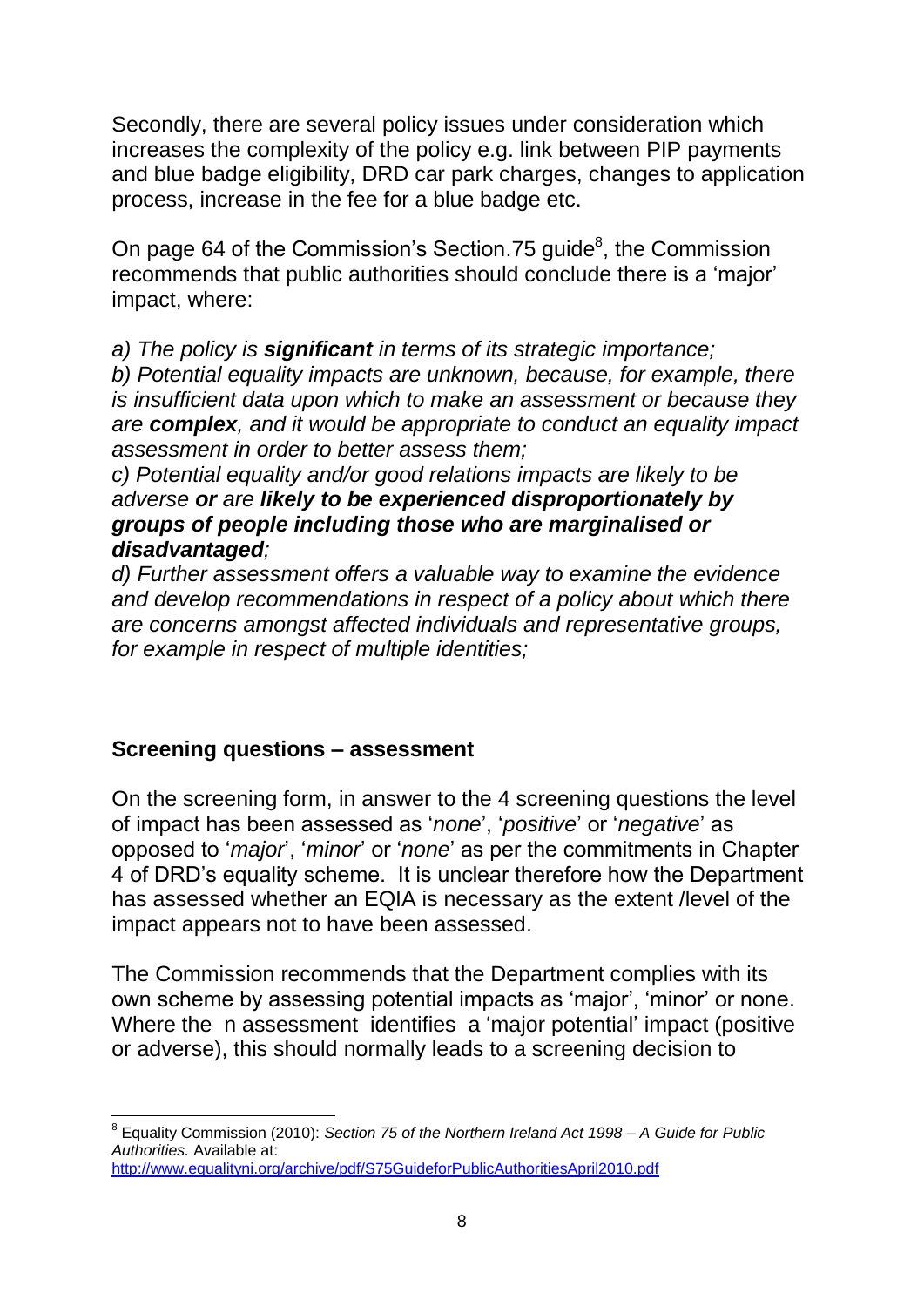undertake an EQIA; as per the commitment in paragraph 4.11 of Department's Equality Scheme.

It is unclear how the Department can determine a screening decision, where the extent of the impact is not assessed.

## **Consideration / availability of other information / data**

The Commission feels that the Department should give greater consideration to the availability of other information or data which may be available in order to more accurately assess equality impacts of the various proposals. For example, in relation to changes in the application process:

- Any general data available on older or disabled people in relation to access to the internet, computer literacy, etc. to better assess the impact of moving to an online / telephone application process.
- Applications can currently be made online through NI Direct data on the age profile or type of disability of applicants who have used this method to date

# **Mitigation**

The Commission would advise that mitigation does not appear to have been fully considered for each of the policy options set out in the policy consultation. In light of our advice, to consider an EQIA, we recommend that mitigation is considered further in this context. For example:

- $\bullet$  In relation to the potential increase in the application fee consideration of allowing applicants to spread the cost over a period of time via monthly direct debits.
- In relation to the move to an online/telephone application process continuing to accept hard copy applications from disabled people for whom this method is more accessible.
- In relation to the potential increase in the number of blue badges being issued - increasing the number of accessible parking bays available to disabled people, both on street and in relation to increasing the percentage which private service providers are required to have in car parks.

On behalf of the Commission, I hope that you will our comments into account and should you require any further information please do not hesitate to contact me.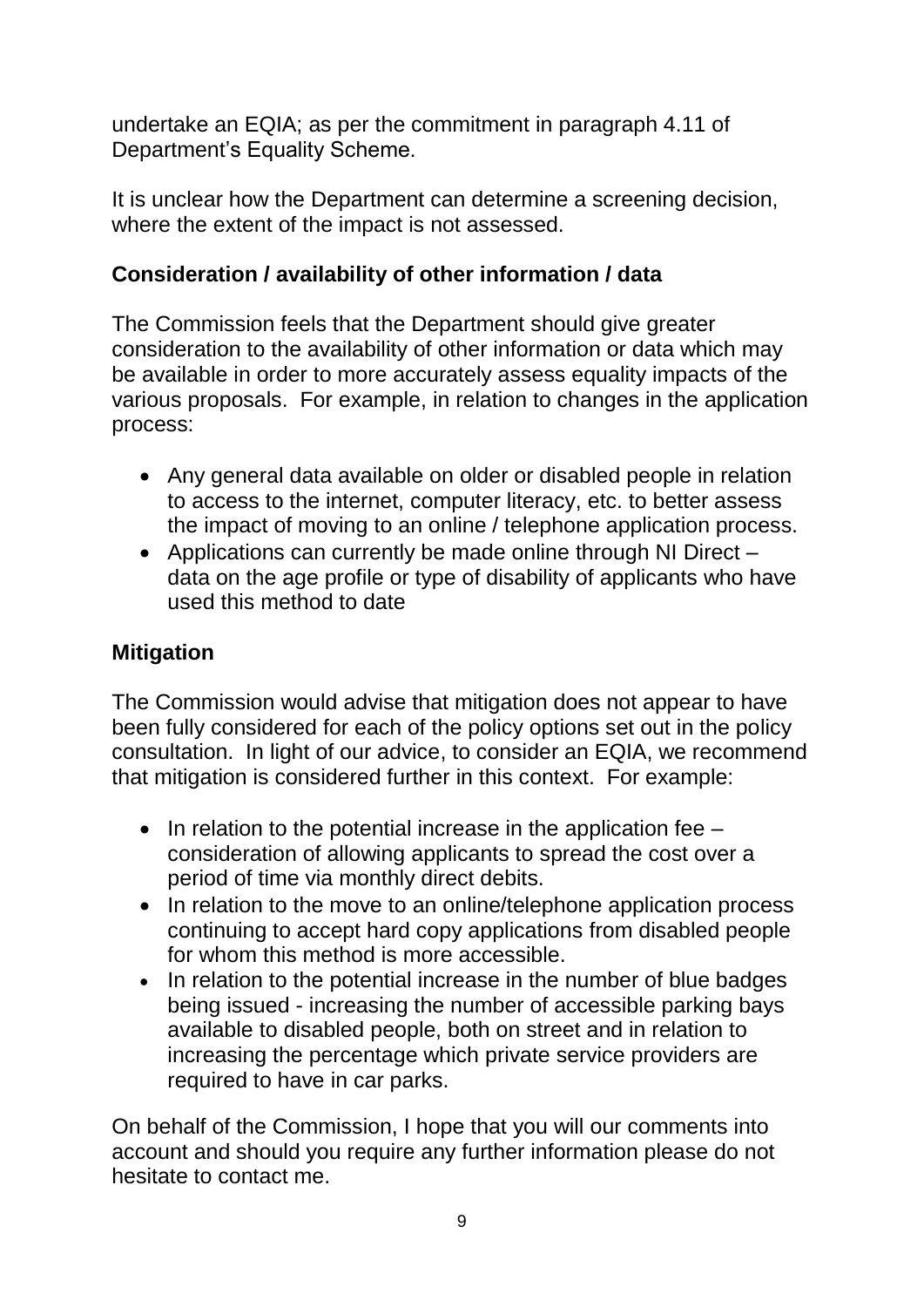Yours sincerely

#### **Paul Noonan**

Senior Policy Officer

- **图 028 90 500570**
- **E** [pnoonan@equalityni.org](mailto:pnoonan@equalityni.org)

#### **Annex 1**

- 1. The Equality Commission for Northern Ireland (the Commission) is an independent public body established under the Northern Ireland Act 1998. The Commission is responsible for implementing the legislation on fair employment and treatment, sex discrimination and equal pay, race relations, sexual orientation, disability and age.
- 2. The Commission's remit also includes overseeing the statutory duties on public authorities to promote equality of opportunity and good relations under Section 75 of the Northern Ireland Act 1998 (Section 75) and to promote positive attitudes towards disabled